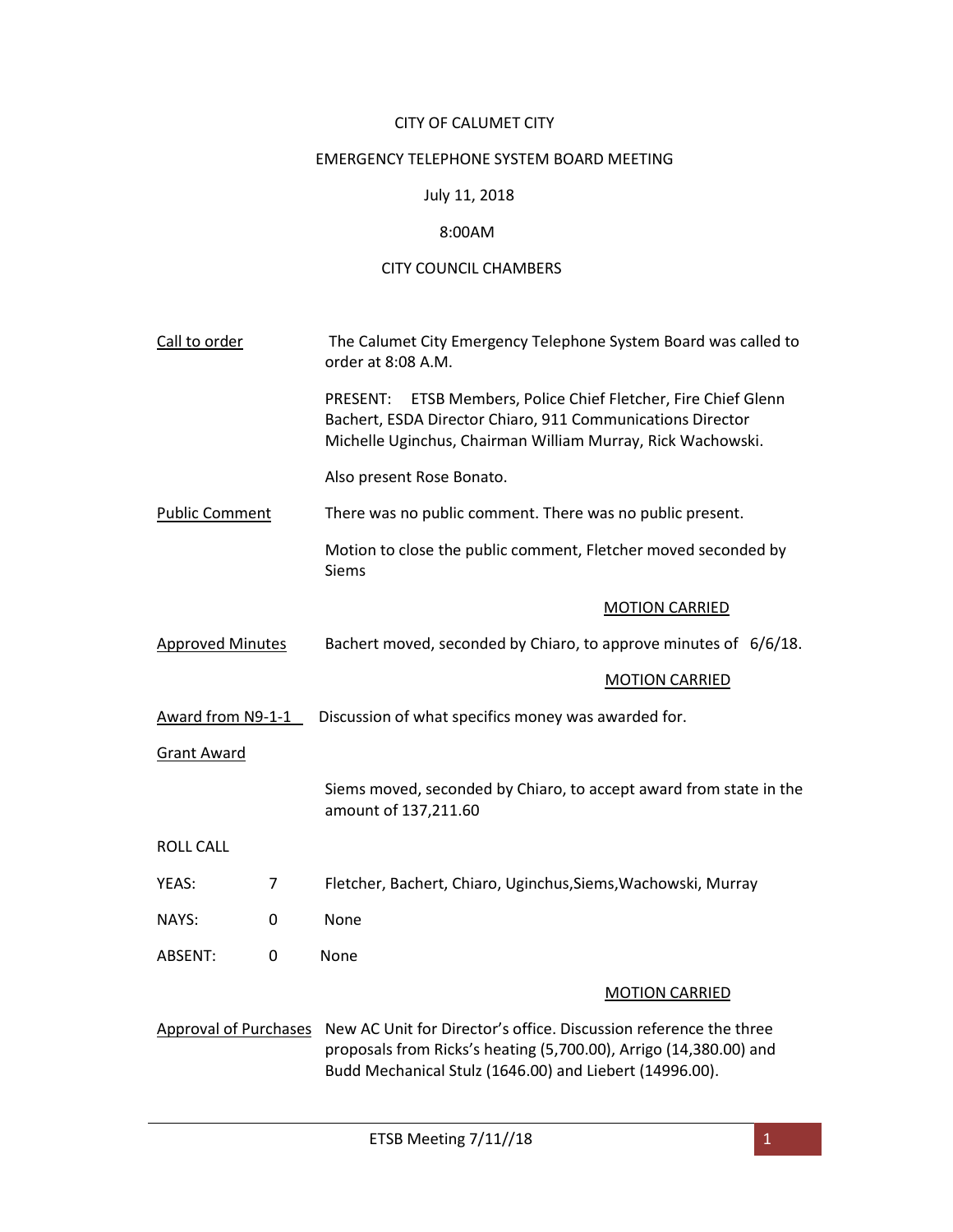|                           |              | Discussed having a person from city department knowledgeable<br>about specific products present when getting proposals. Agreed to go<br>with Arrigo due to Rick's heating Bid being Incomplete.                                                                                                                                                                                                                    |
|---------------------------|--------------|--------------------------------------------------------------------------------------------------------------------------------------------------------------------------------------------------------------------------------------------------------------------------------------------------------------------------------------------------------------------------------------------------------------------|
|                           |              | Bachert moved, seconded by Siems to go with bid from Arrigo in<br>amount of 14,380.00.                                                                                                                                                                                                                                                                                                                             |
| <b>ROLL CALL</b>          |              |                                                                                                                                                                                                                                                                                                                                                                                                                    |
| YEAS:                     | 7            | Fletcher, Bachert, Chiaro, Uginchus, Siems, Wachowski, Murray                                                                                                                                                                                                                                                                                                                                                      |
| NAYS:                     | 0            | None                                                                                                                                                                                                                                                                                                                                                                                                               |
| ABSENT:                   | 0            | None                                                                                                                                                                                                                                                                                                                                                                                                               |
|                           |              | <b>MOTION CARRIED</b>                                                                                                                                                                                                                                                                                                                                                                                              |
| <b>Preliminary Budget</b> |              | Discussion of the preliminary budget                                                                                                                                                                                                                                                                                                                                                                               |
|                           |              | Deficit is 424,265.10 not including salaries. Salaires are funded<br>through the City Budget. Board member Siems asked if salaries were<br>referenced to make deficit look larger, to contract out the dispatch<br>center. Chairman Murray said salaries were brought up to give a<br>perspective on the budgetary costs of 9-1-1 service. To his knowledge<br>no one has discussed contracting out 9-1-1 service. |
|                           |              | Discussion on what the 137.321.60 from N9-1-1 grant could be used<br>for. Director Uginchus will send email to Illinois State Police to get<br>clarification and email the board members.                                                                                                                                                                                                                          |
|                           |              | Director Uginchus to get correct amounts from treasurer's office<br>reference amounts from wireless monies and update the budget as<br>well as with spending.                                                                                                                                                                                                                                                      |
|                           |              | Discussion to look at Grant for consolidation centers, also discussed<br>was the possibility of bringing on another agency.                                                                                                                                                                                                                                                                                        |
|                           |              | Fletcher moved to approve ETSB Board budget, seconded by Chiaro                                                                                                                                                                                                                                                                                                                                                    |
| <b>ROLL CALL</b>          |              |                                                                                                                                                                                                                                                                                                                                                                                                                    |
| YEAS:                     | 6            | Fletcher, Bachert, Chiaro, Uginchus, Murray, Wachowski                                                                                                                                                                                                                                                                                                                                                             |
| NAYS:                     | $\mathbf{1}$ | <b>Siems</b>                                                                                                                                                                                                                                                                                                                                                                                                       |
| ABSENT:                   | 0            | None                                                                                                                                                                                                                                                                                                                                                                                                               |
| Treasurer's Report        |              | Treasurer Tarka was absent. There was no Treasurer Office                                                                                                                                                                                                                                                                                                                                                          |

representative.